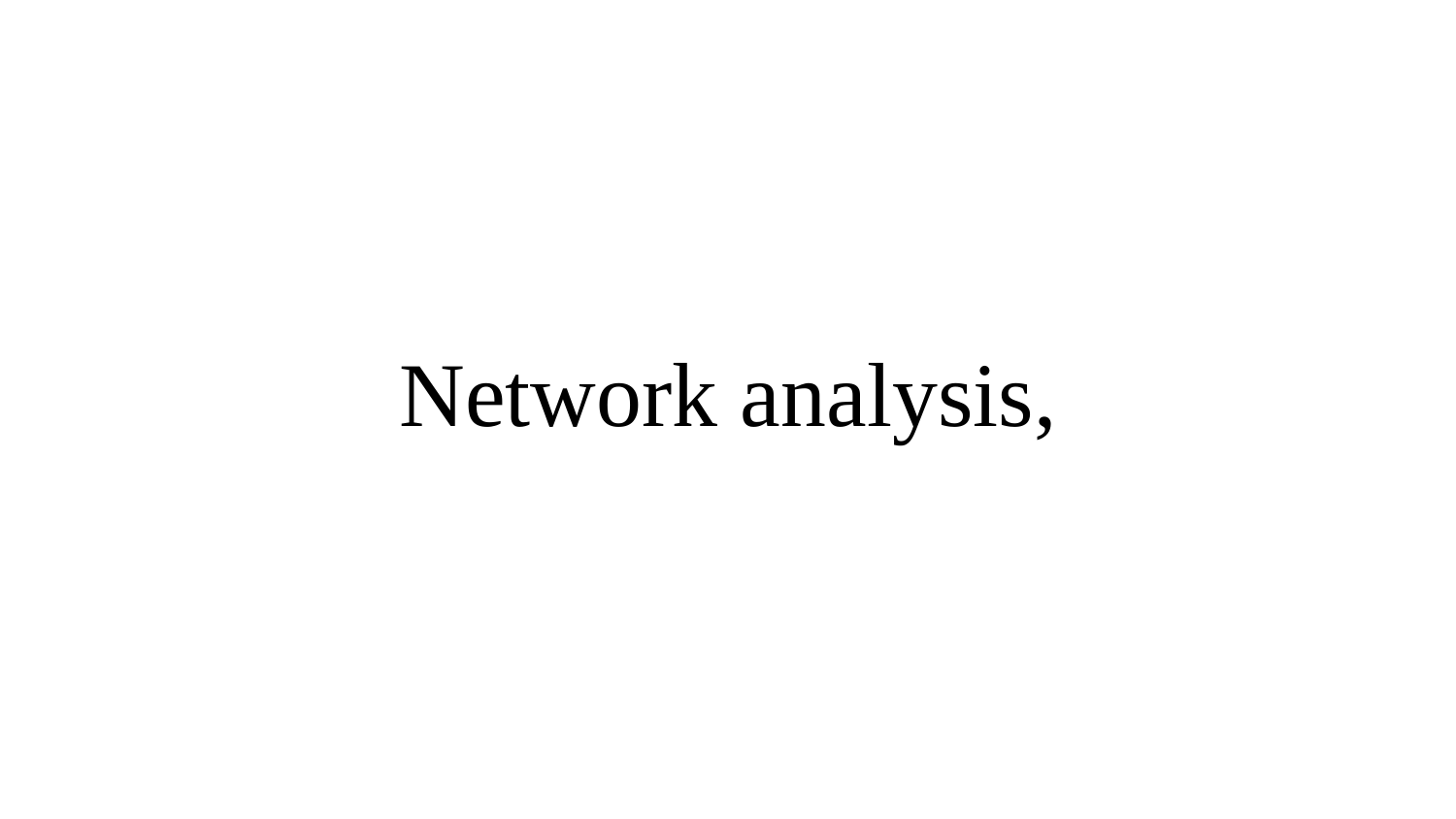#### Network analysis

- •**Network:** An electrical network is an interconnection of electrical elements such as resistors, inductors, capacitors, voltage sources, current sources and switches.
- •**Network Analysis:** The analysis of any network means to obtain response (like voltage across any branch or current passes through any branch) of a network for a known excitation (i.e. input signal).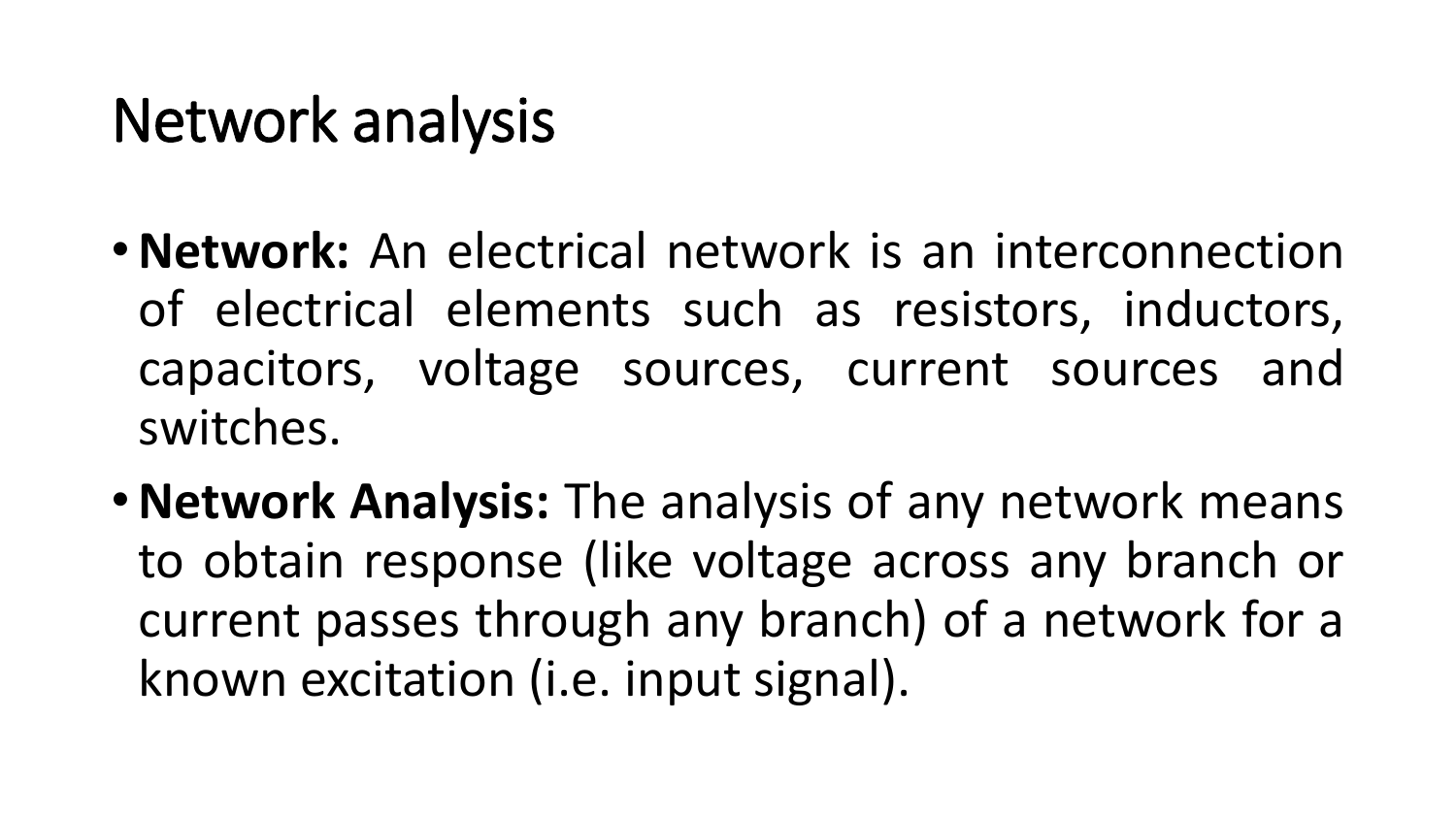### Classification of Network Elements:

**Active and Passive elements:**

- The elements which are capable to generate electrical energy or have the capability of enhancing the energy level of a signal passing through it are called active elements.
	- *e.g. voltage and current sources, op. amps, transistors etc.*
- *On the other hand passive* are those elements which consume energy. They having tendency to change the form of applied energy into other form of energy.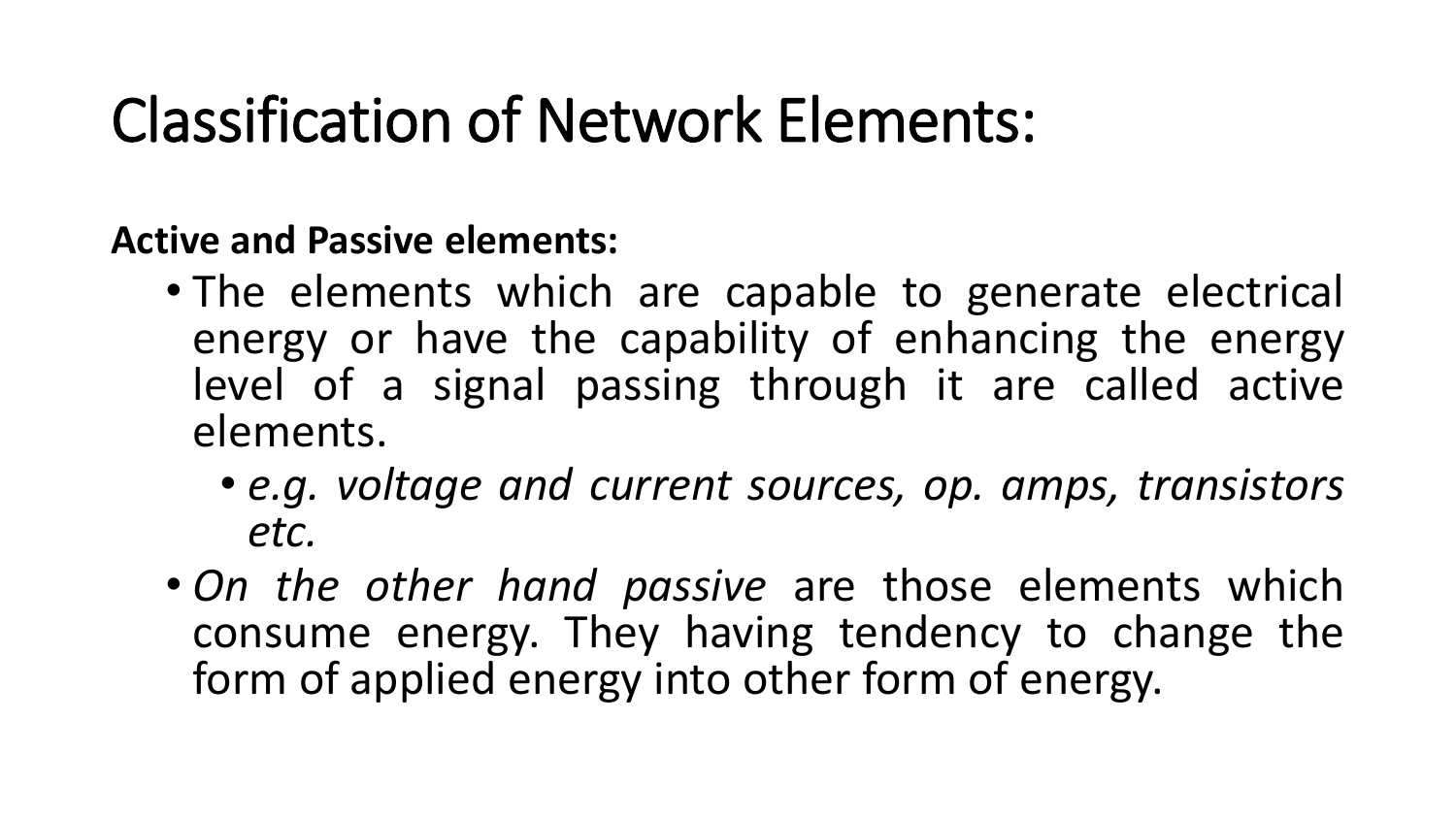# Classification of Network Elements:

**Unilateral and Bilateral:**

- Unilateral are those elements in which the direction of current passes through them is changed, then the characteristics or properties of the circuit may also change.
	- e.g. diode, transistors etc.
- While the elements which don't show any change in their response the direction of excitation is changed, are called bilateral elements,
	- e.g. resistors, inductor, capacitor etc.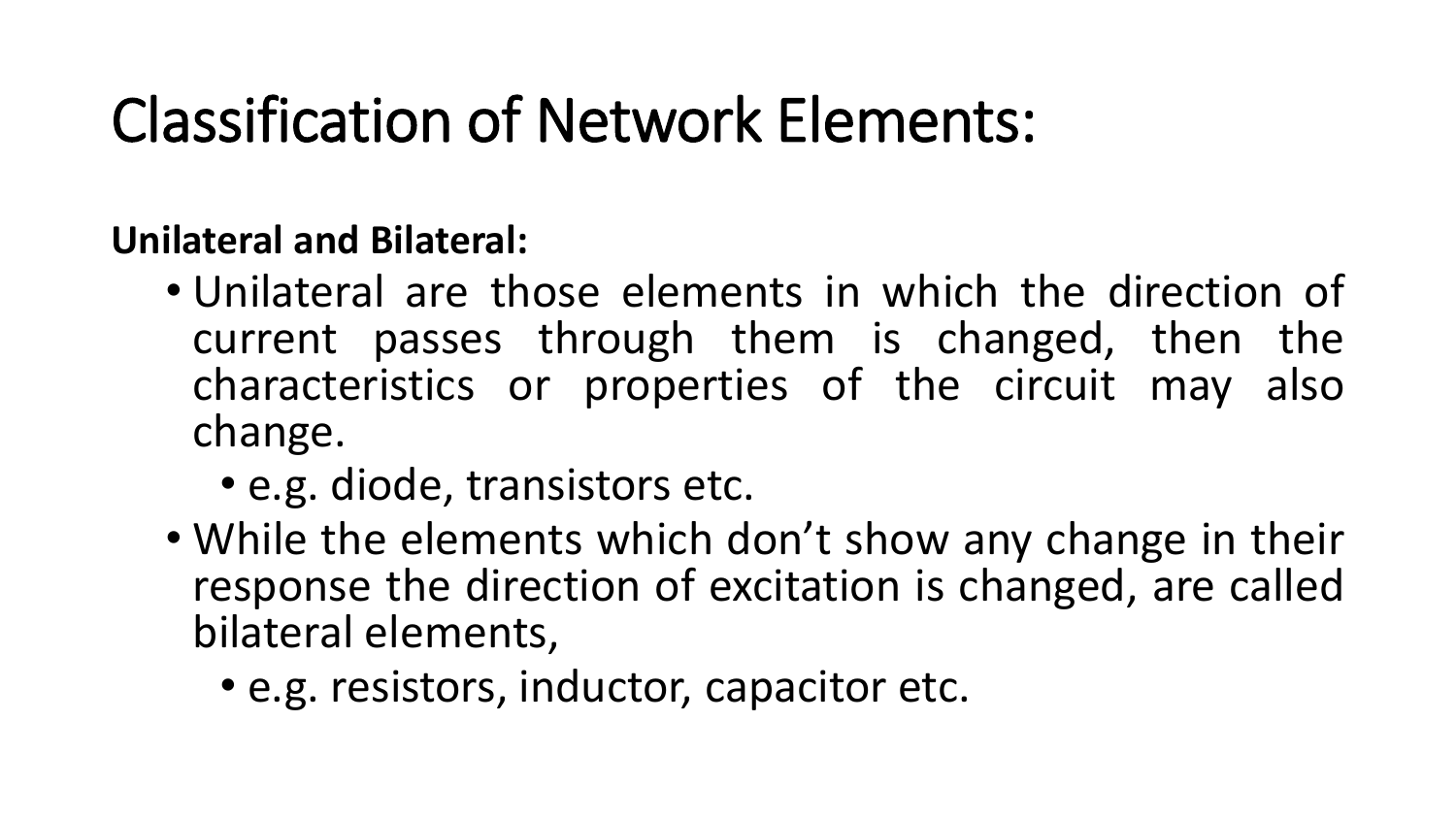# Classification of Network Elements:

**Lumped and distributed:**

- A network in which all the network elements are physically separable is known as lumped network.
	- Eg. Resistor, inductor, capacitor etc
- A network in which the circuit elements like resistance, inductance etc. cannot be physically separable for analysis purposes.
	- Eg. Transmission lines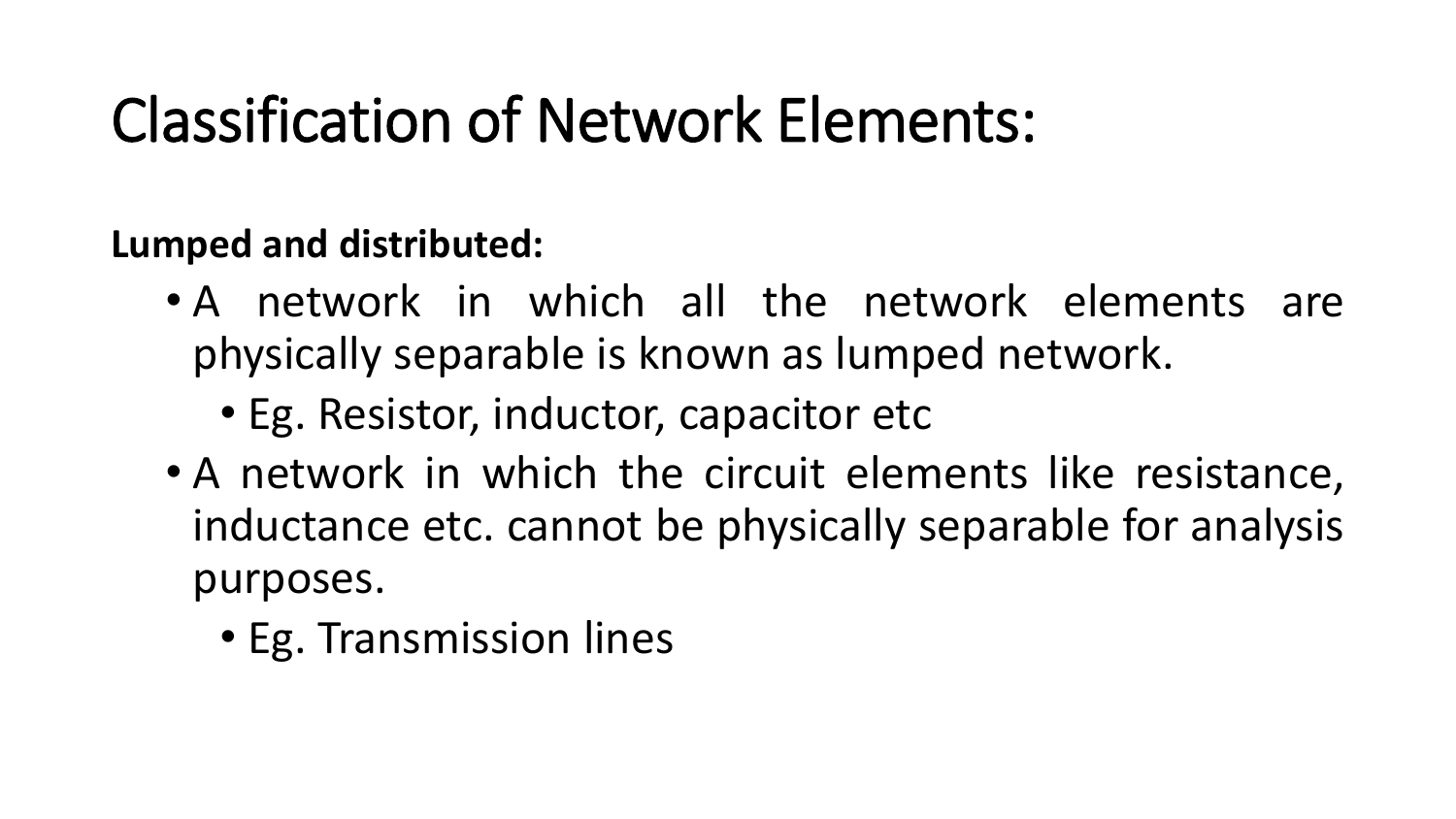#### • **Transient behaviour of a network:** When any changes occurs in any circuit, the circuit behaviour changes in terms of their responses with respect to their excitation. These conditions changes may be classifies into two categories:

• **Transient Condition**: When changes occurs in any network, for a very short duration of time the circuit response changes rapidly. It may contain peaks of very high amplitudes; this period of time is known as transient period.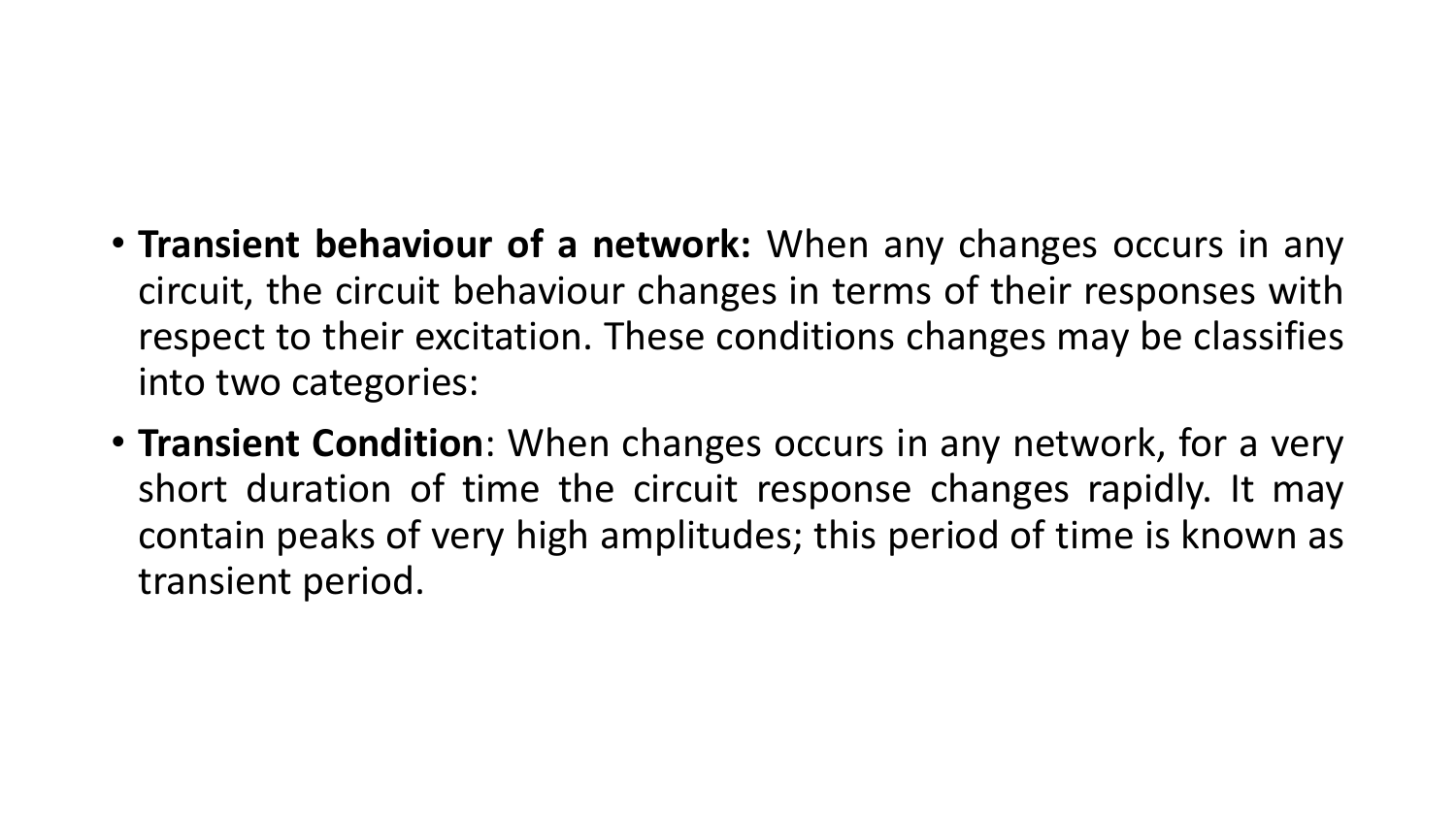- **Steady State Condition:** After transient period, the circuit responses reach its stable value and such condition is called Steady state condition.
- **Solution of Circuits Using Differential Equations**: In a network generally excitation and response both are the functions of time. We can solve any circuit with the help of differential equations.

eg. First order differential equation, Second order differential equation.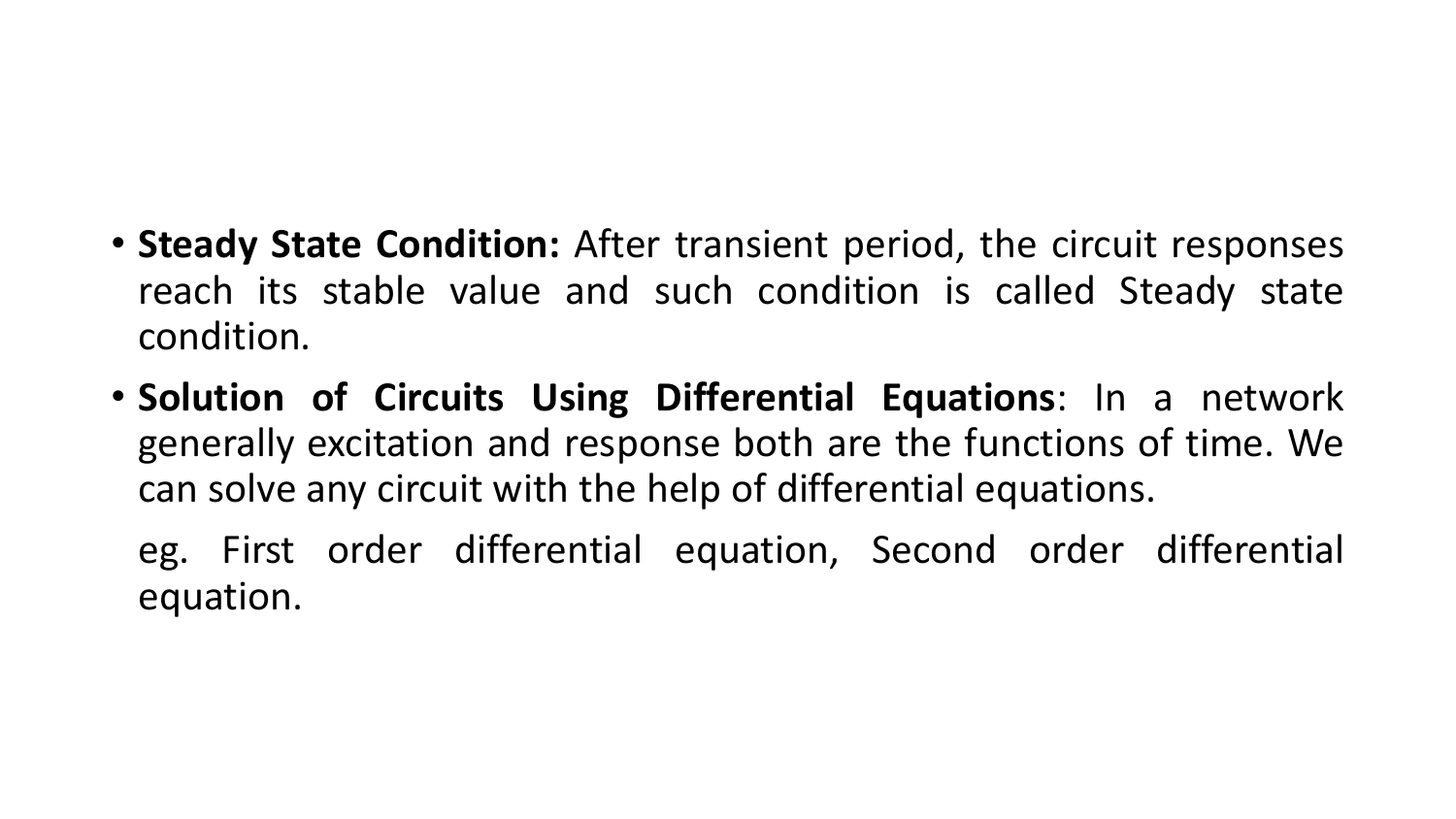#### Initial Conditions in Circuits:

- The behaviour of any electrical circuit can be examined using differential equations.
- These equations are given as values of voltage, current, charge or derivatives of these quantities at the instant when network condition changed.
- When any signal applied to the network their conditions changed,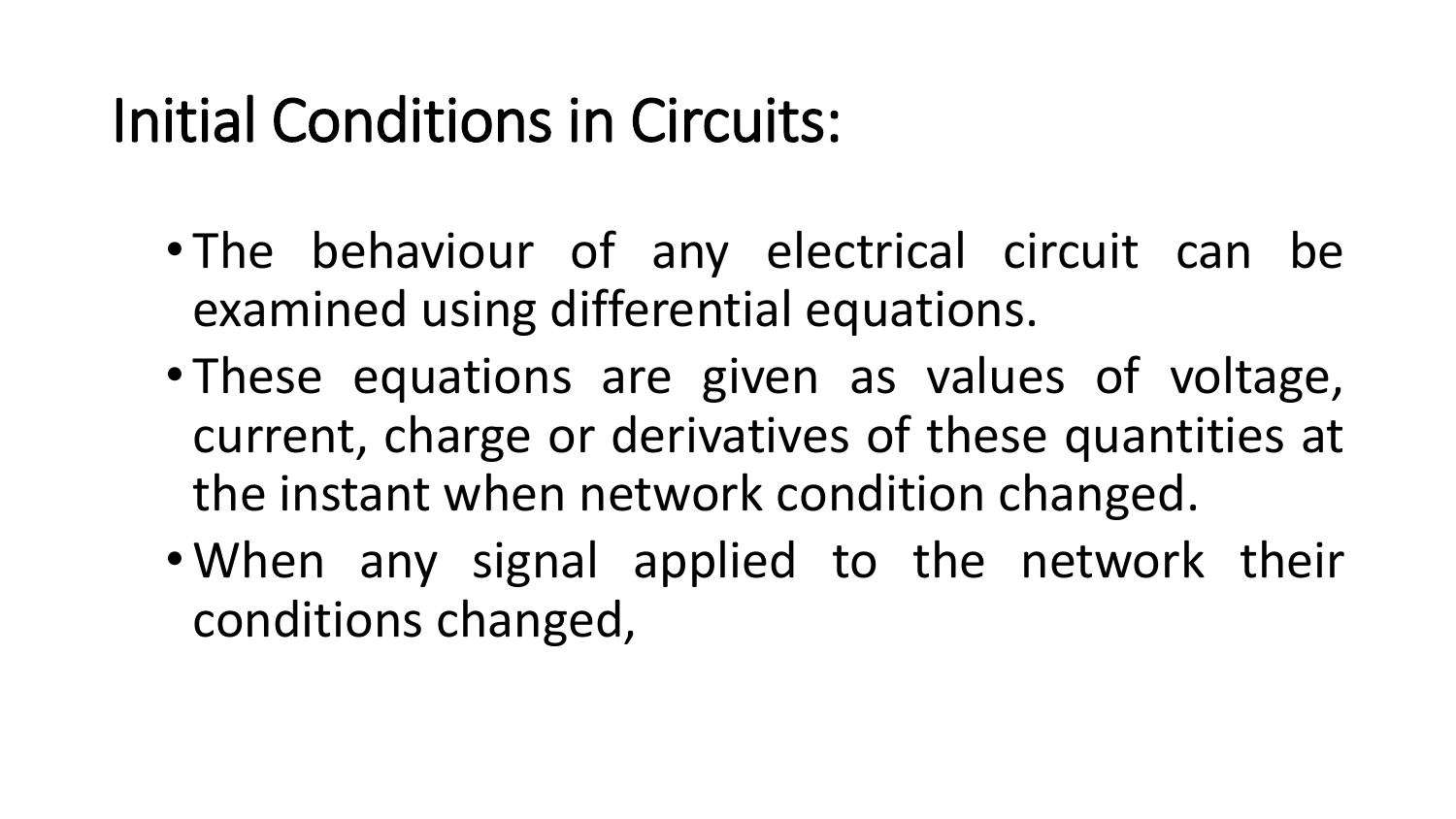#### Initial Conditions in Circuits:

- *e.g. a switch act as a step signal and we always assumes that a switch operate in zero time but in such situation circuit conditions doesn't changes instantly.*
- *The network conditions at this instant are called the initial conditions.* t = 0 is the reference value of time.
- The time instant at which the condition of network is not yet changed but it is about to be changed is denoted as  $t(0-)$ , while  $t(0+)$  is the instant at which the conditions of network is just changed.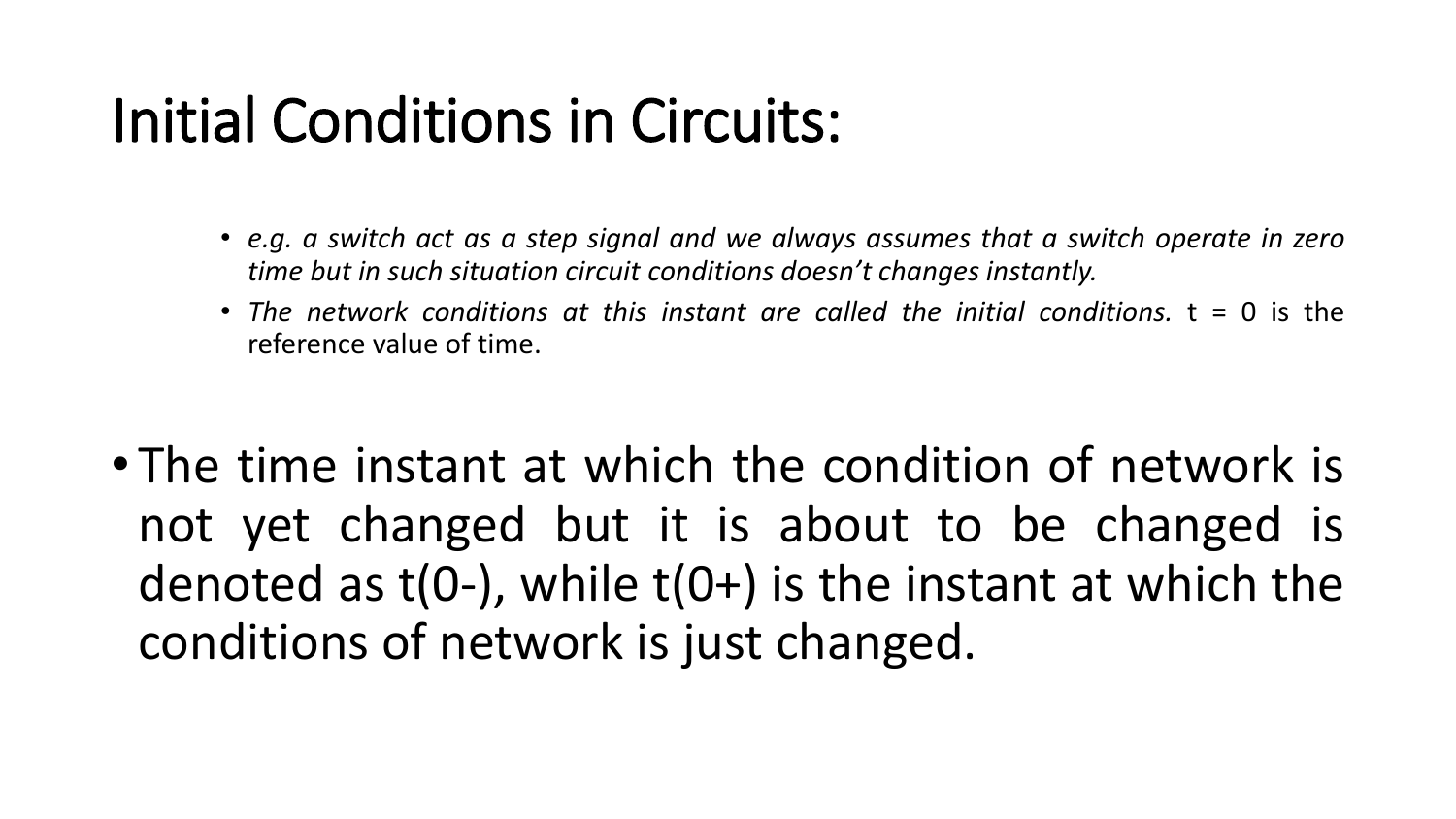### Initial Conditions in Elements:

- **Resistor:**
	- The relation between applied voltage, resulting current and resistance of a conductor is given as:

 $V = IR$ 

- This equation is a linear time independent equation.
- It shows that the current through resistor changes instantaneously if applied voltage changes instantaneously.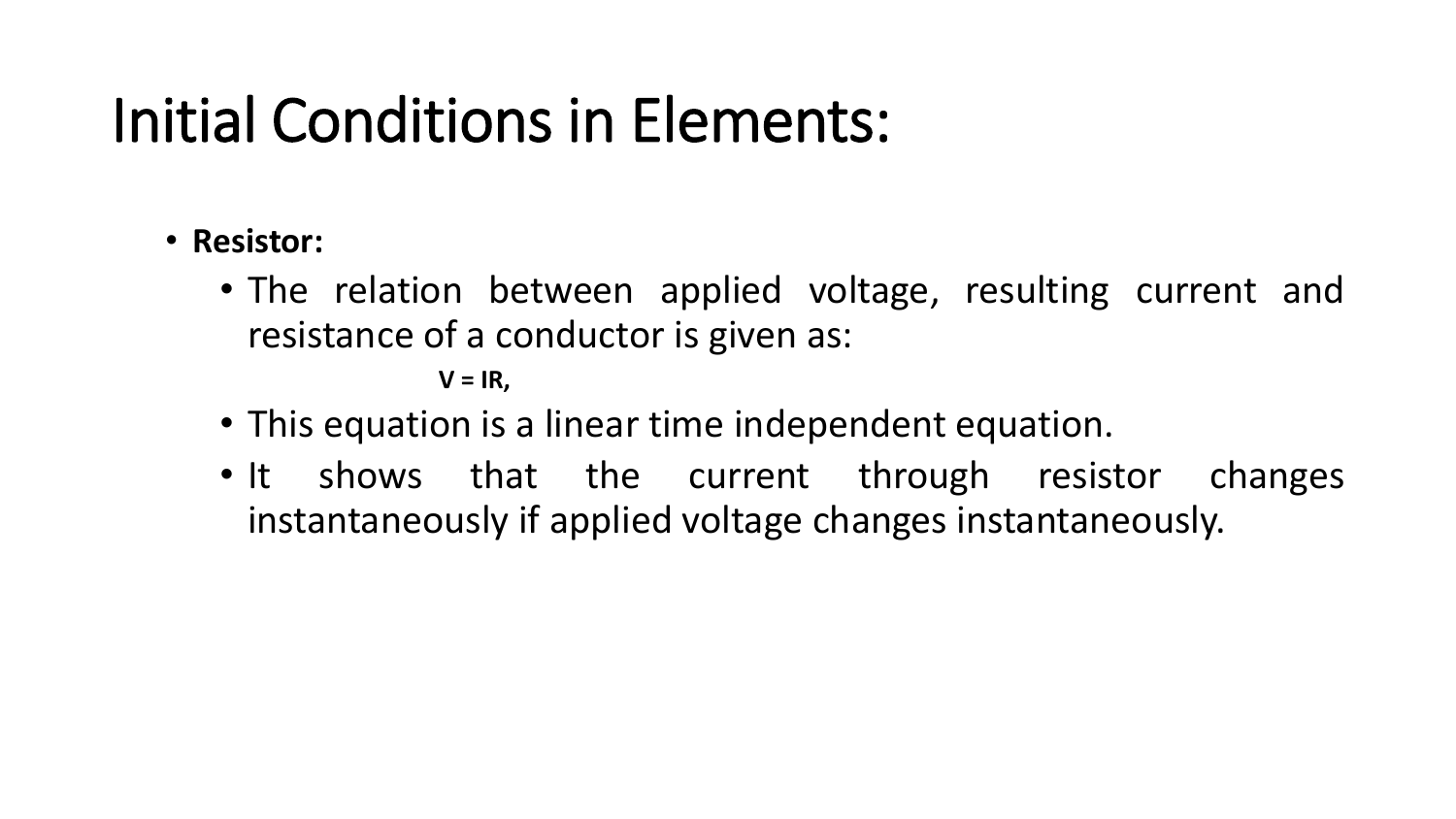### Initial Conditions in Elements:

#### • **(b) Capacitor:**

- Capacitor does not allow sudden change in voltage.
- A fully charged capacitor is like an open circuit, so a sudden change in voltage doesn't affect the capacitor.
- The relation between voltage across any capacitor and current passes through it is given as:

**i = Cdv/dt**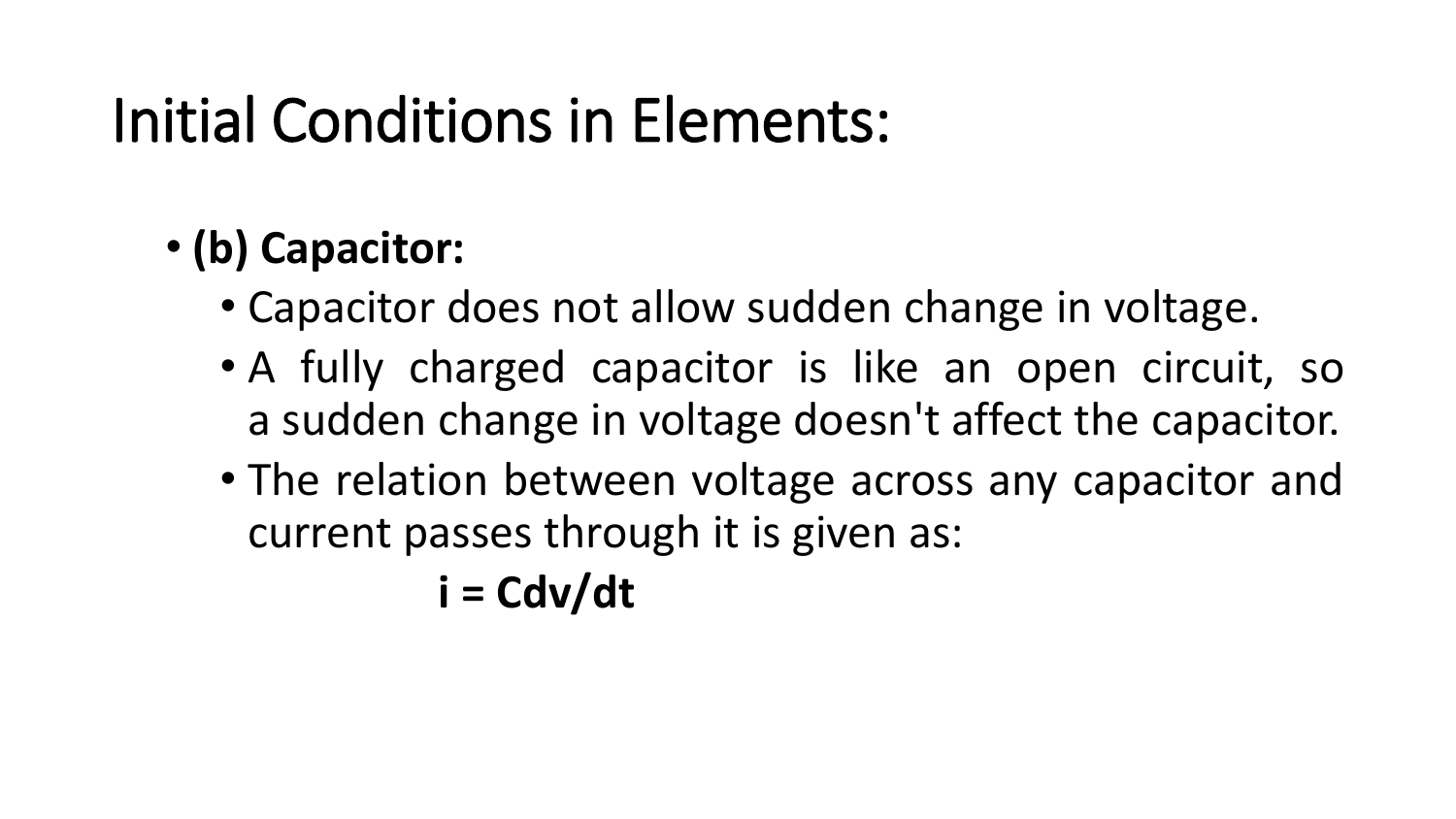### Initial Conditions in Elements:

#### **Inductor:**

- Inductor does not allow sudden change in current.
- A fully charged inductor is like a short circuit, so a sudden change in current doesn't affect the inductor.
- The relation between voltage across any inductor and current passes through it is given as: **v=Ldi/dt**